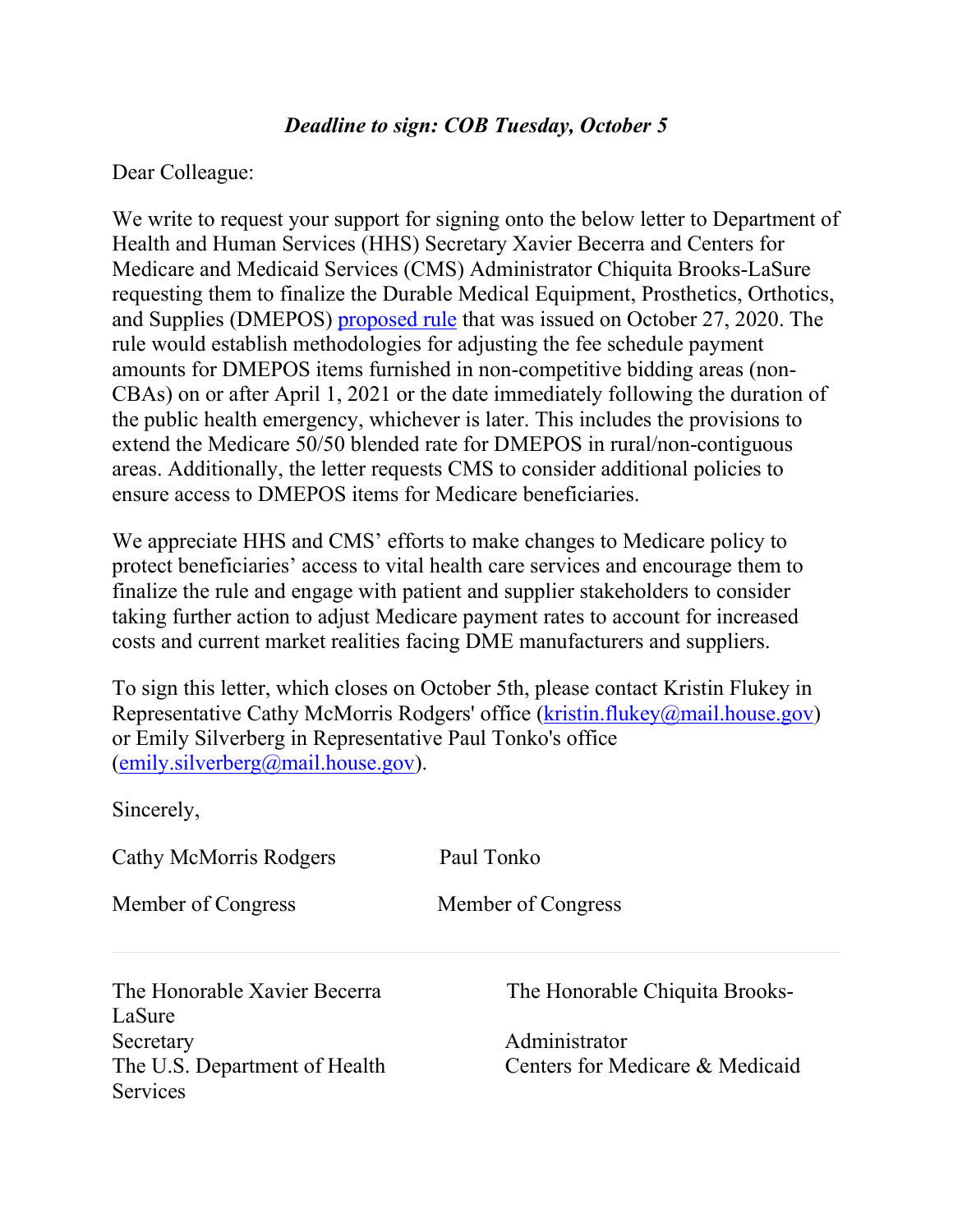and Human Services 7500 Security Boulevard 200 Independence Avenue, S. W. Baltimore, MD 21244 Washington, D. C. 20201

Dear Secretary Becerra and Administrator Brooks-LaSure:

We are writing today to urge you to finalize the Centers for Medicare  $\&$ Medicaid Services (CMS) Calendar Year 2021 Durable Medical Equipment, Prosthetics, Orthotics and Supplies (DMEPOS) Proposed rule issued on October 27th, 2020, including the provision to extend the Medicare "50/50" blended rate for Durable Medical Equipment (DME) in rural and non-contiguous areas. We also request that you consider additional policies to ensure access to DME items for Medicare beneficiaries, including further payment modifications to items removed from the 2021 round of DMEPOS Competitive Bidding Program (CBP). Ultimately, interruptions in the supply of DME could harm our seniors and their access to life-enabling equipment such as oxygen and ventilators.

We are grateful for CMS' recognition of the need to ensure payment rates, such as the 50/50 blended rate, that are sufficient to maintain access to DME in areas where suppliers often furnish a lower volume of equipment, particularly in rural parts of the country. We ask that in finalizing its rule that the Department of Health and Human Services (HHS) and CMS carefully examine access to equipment and supplies in rural parts of the country while also exercising their authority to address any lingering DME access concerns in other parts of the country, including non-competitive bidding and competitive bidding areas alike.

Costs for DME have continued to rise throughout the pandemic response. Increased stresses on the global supply chain and shortages of component materials have caused significant price increases for equipment. DME suppliers also face higher delivery costs, labor cost increases, and increased costs for new operational requirements associated with ensuring patient and employee safety. Concurrently, demand has increased for key product categories that are used to treat COVID-19 patients, such as oxygen, ventilators, and other products and services, as a growing number of individuals are being released from hospitals to their homes home instead of health care facilities.

DME suppliers and the patients they serve have told us how they are constrained by existing Medicare payment rates based on outdated, 2016 pricing methodologies that do not fully account for significantly increased costs of providing life-sustaining medical equipment, services, and supplies in today's